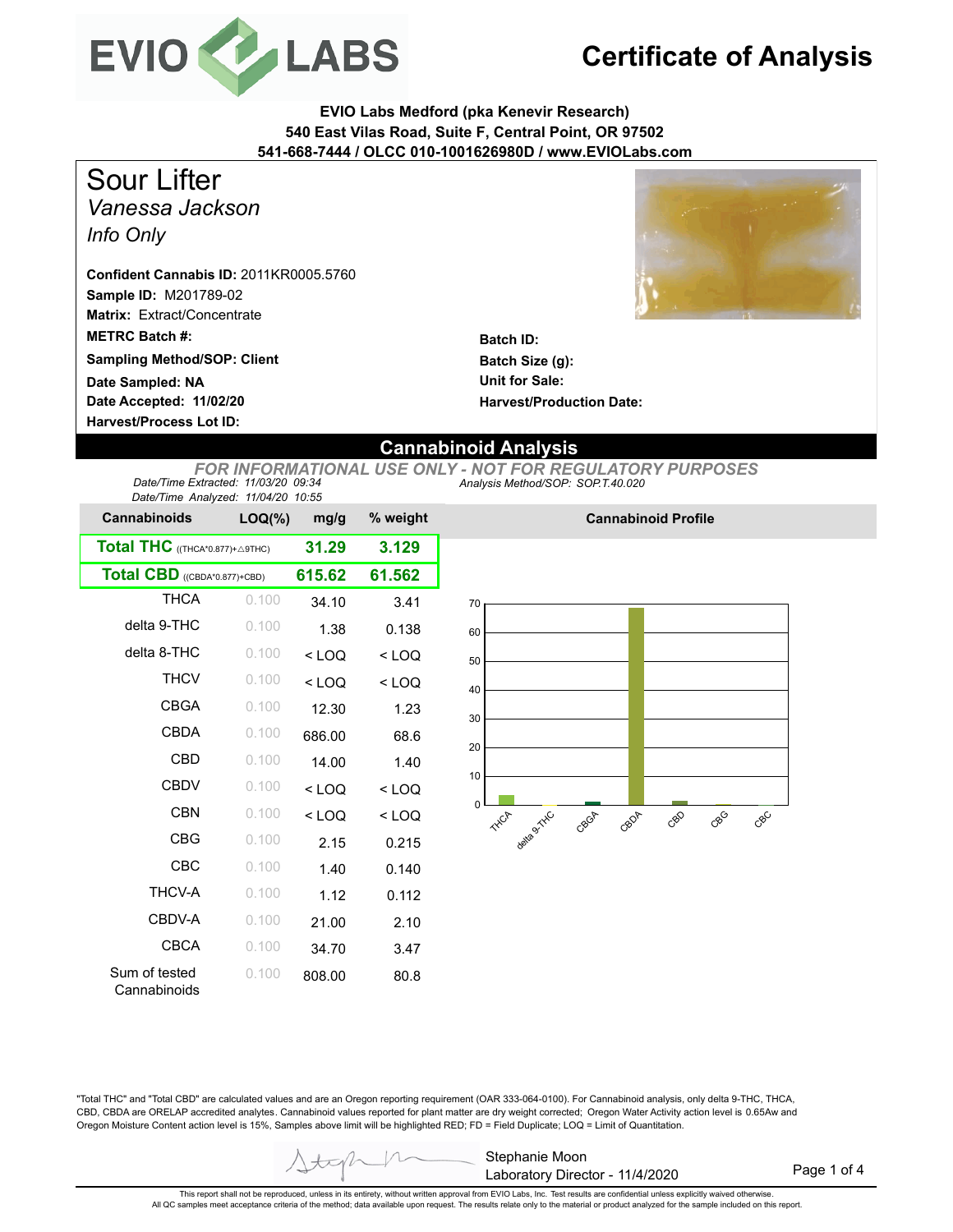

# **Certificate of Analysis**

### **EVIO Labs Medford (pka Kenevir Research) 540 East Vilas Road, Suite F, Central Point, OR 97502 541-668-7444 / OLCC 010-1001626980D / www.EVIOLabs.com**

*FOR INFORMATIONAL USE ONLY - NOT FOR REGULATORY PURPOSES*

## Sour Lifter

### *Vanessa Jackson*

*Info Only*

**Sample ID: M201789-02 METRC Batch #:** 

**Matrix: Extract/Concentrate**

#### **Date Sampled: NA**

**Date Accepted: 11/02/20 Batch ID: Batch Size: Sampling Method/SOP: Client**

| <b>Residual Solvents</b> |            |                             |               |              |                                                                                 |  |  |  |  |
|--------------------------|------------|-----------------------------|---------------|--------------|---------------------------------------------------------------------------------|--|--|--|--|
| Analyte                  | <b>LOQ</b> | <b>Action Level</b>         | <b>Result</b> | <b>Units</b> | Date/Time Extracted: 11/02/20 11:51                                             |  |  |  |  |
| <b>Butanes</b>           | 2500       | $\sqrt{3}$<br>5000          | $<$ LOQ       | ppm          | Date/Time Analyzed: 11/02/20 22:19                                              |  |  |  |  |
| n-Butane                 | 1250       | 5000                        | $<$ LOQ       | ppm          | Analysis Method/SOP: SOP T.40.031                                               |  |  |  |  |
| iso-Butane               | 1250       | 5000                        | 1894.368      | ppm          |                                                                                 |  |  |  |  |
| <b>Hexanes</b>           | 145        | $\sqrt{4}$<br>290           | $<$ LOQ       | ppm          | 3 - Total butanes are calculated as                                             |  |  |  |  |
| n-Hexane                 | 145        | 290                         | $<$ LOQ       | ppm          | sum of n-butanes (CAS# 106-97-8)<br>and iso-butane (CAS# 75-28-5)               |  |  |  |  |
| 2-Methylpentane          | 145        | 290                         | $<$ LOQ       | ppm          |                                                                                 |  |  |  |  |
| 3-Methylpentane          | 145        | 290                         | < LOQ         | ppm          | 4 - Total hexanes are calculated as                                             |  |  |  |  |
| 2,2-Dimethylbutane       | 145        | 290                         | $<$ LOQ       | ppm          | sum of n-hexane (CAS# 110-54-3),                                                |  |  |  |  |
| 2,3-Dimethylbutane       | 145        | 290                         | < LOQ         | ppm          | 2-methylpentane (CAS# 107-83-5),                                                |  |  |  |  |
| <b>Pentanes</b>          | 2500       | 5000<br>5                   | $<$ LOQ       | ppm          | 3-methylpentane (CAS# 96-14-0),                                                 |  |  |  |  |
| n-Pentane                | 833.33     | 5000                        | $<$ LOQ       | ppm          | 2,2-dimethylbutane (CAS# 75-83-2),                                              |  |  |  |  |
| iso-Pentane              | 833.33     | 5000                        | < LOQ         | ppm          | 2,3-dimethylbutane (CAS# 79-29-8)                                               |  |  |  |  |
| Neopentane               | 833.33     | 5000                        | < LOQ         | ppm          |                                                                                 |  |  |  |  |
| <b>Xylenes</b>           | 1085       | 2170                        | $<$ LOQ       | ppm          | 5 - Total pentanes are calculated as                                            |  |  |  |  |
| 1,2-Dimethylbenzene      | 271.25     | 2170                        | < LOQ         | ppm          | sum of n-pentane (CAS# 109-66-0),                                               |  |  |  |  |
| 1,3-Dimethylbenzene      | 271.25     | 2170                        | $<$ LOQ       | ppm          | iso-pentane (CAS# 78-78-4),                                                     |  |  |  |  |
| 1,4-Dimethylbenzene      | 271.25     | 2170                        | $<$ LOQ       | ppm          | and neo-pentane (CAS# 463-82-1)                                                 |  |  |  |  |
| <b>Xylenes MP</b>        | 1085       | 2170                        | < LOQ         | ppm          |                                                                                 |  |  |  |  |
| Ethyl benzene            | 271.25     | <b>NA</b>                   | < LOQ         | ppm          | 6 - Total xylenes are calculated as                                             |  |  |  |  |
| 2-Propanol (IPA)         | 2500       | 5000                        | $<$ LOQ       | ppm          | 1,2-dimethylbenzene (CAS# 95-47-6),                                             |  |  |  |  |
| Acetone                  | 2500       | 5000                        | $<$ LOQ       | ppm          | 1,3-dimethylbenzene (CAS# 106-42-3),<br>and 1-4-dimethylbenzene (CAS# 106-42-3) |  |  |  |  |
| Acetonitrile             | 205        | 410                         | $<$ LOQ       | ppm          |                                                                                 |  |  |  |  |
| Benzene                  | 1          | $\overline{2}$              | < LOQ         | ppm          | 7 - Ethanol is not regulated under                                              |  |  |  |  |
| Methanol                 | 1500       | 3000                        | $<$ LOQ       | ppm          | OAR-333-007-0410.                                                               |  |  |  |  |
| Propane                  | 2500       | 5000                        | < LOQ         | ppm          |                                                                                 |  |  |  |  |
| Toluene                  | 445        | 890                         | < LOQ         | ppm          |                                                                                 |  |  |  |  |
| Dichloromethane          | 300        | 600                         | $<$ LOQ       | ppm          |                                                                                 |  |  |  |  |
| 1,4-Dioxane              | 190        | 380                         | $<$ LOQ       | ppm          |                                                                                 |  |  |  |  |
| 2-Butanol                | 2500       | 5000                        | < LOQ         | ppm          |                                                                                 |  |  |  |  |
| 2-Ethoxyethanol          | 80         | 160                         | < LOQ         | ppm          |                                                                                 |  |  |  |  |
| Cumene                   | 35         | 70                          | < LOQ         | ppm          |                                                                                 |  |  |  |  |
| Cyclohexane              | 1940       | 3880                        | $<$ LOQ       | ppm          |                                                                                 |  |  |  |  |
| Ethyl acetate            | 2500       | 5000                        | $<$ LOQ       | ppm          |                                                                                 |  |  |  |  |
| Ethyl ether              | 2500       | 5000                        | < LOQ         | ppm          |                                                                                 |  |  |  |  |
| Ethylene glycol          | 310        | 620                         | $<$ LOQ       | ppm          |                                                                                 |  |  |  |  |
| Ethylene oxide           | 25         | 50                          | < LOQ         | ppm          |                                                                                 |  |  |  |  |
| Heptane                  | 2500       | 5000                        | $<$ LOQ       | ppm          |                                                                                 |  |  |  |  |
| Isopropyl acetate        | 2500       | 5000                        | < LOQ         | ppm          |                                                                                 |  |  |  |  |
| Tetrahydrofuran          | 360        | 720                         | < LOQ         | ppm          |                                                                                 |  |  |  |  |
| Ethanol                  | 500        | <b>NA</b><br>$\overline{7}$ | < LOQ         | ppm          |                                                                                 |  |  |  |  |

**Results above the action level fail Oregon state testing requirements and will be highlighted RED.** LOQ=Limit of Quantitation; PPM=Parts per million; ND=Not detected; NT=Not tested; AC=Above calibration range. PASS/FAIL status based on OAR 333-007. Analysis performed in conjunction with EVIO Labs Portland.

> Stephanie Moon Laboratory Director - 11/4/2020

Page 2 of 4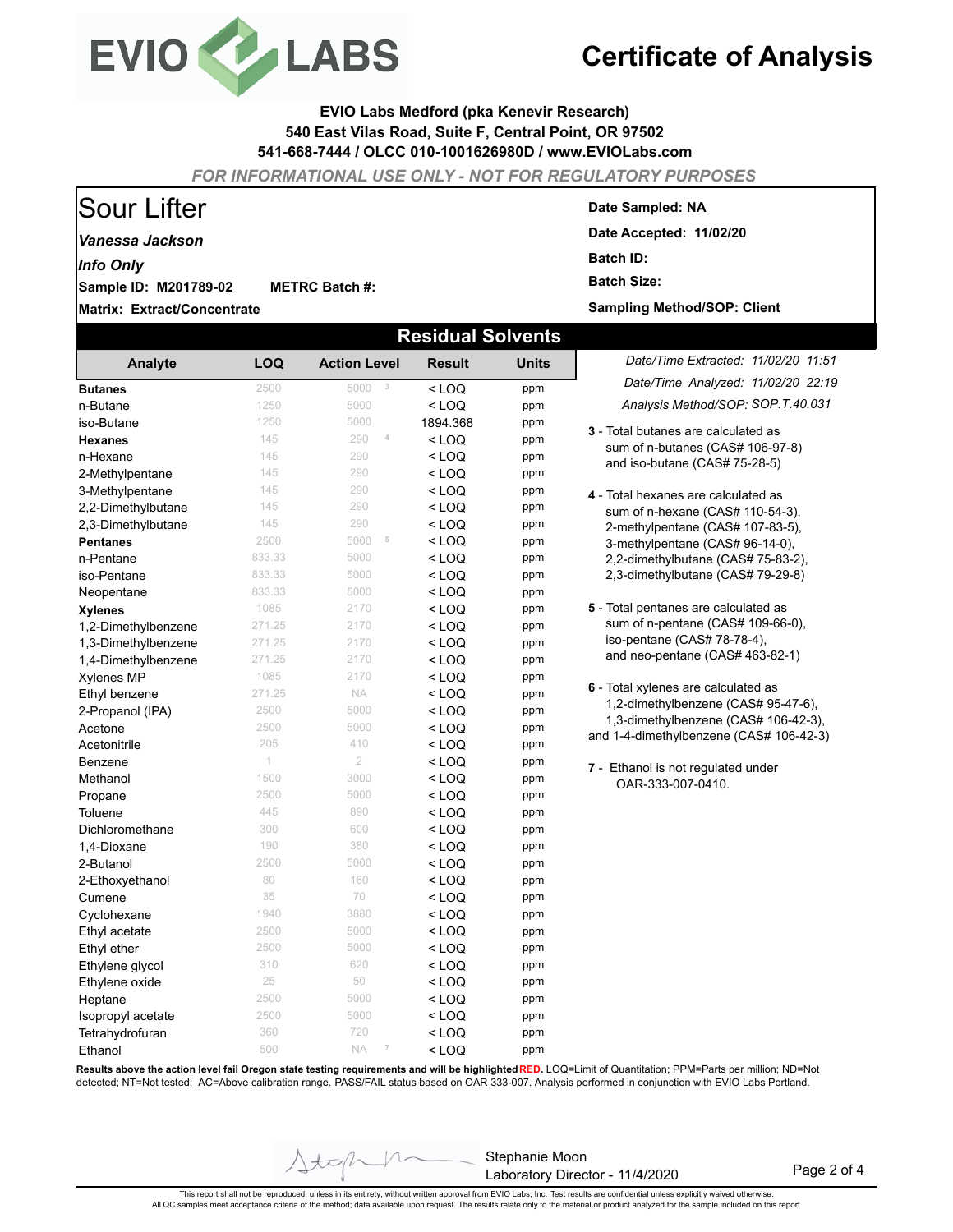

**EVIO Labs Medford (pka Kenevir Research)**

**540 East Vilas Road, Suite F, Central Point, OR 97502**

**541-668-7444 / OLCC 010-1001626980D / www.EVIOLabs.com**

## **Quality Control**

### *Batch: M20K008 - SOP.T.40.031 Solvents*

| Blank(M20K008-BLK1) |         | Extracted: 11/02/20 11:51 |                           |                     | Analyzed: 11/02/20 16:37 |              |                    |
|---------------------|---------|---------------------------|---------------------------|---------------------|--------------------------|--------------|--------------------|
| Analyte             | Result  | LOQ                       | <b>Recovery</b><br>Limits | Analyte             | Result                   | LOQ          | Recovery<br>Limits |
| <b>Butanes</b>      | $<$ LOQ | 2500 (ppm)                | $<$ LOQ                   | n-Butane            | $<$ LOQ                  | 1250 (ppm)   | $<$ LOQ            |
| iso-Butane          | $<$ LOQ | 1250 (ppm)                | $<$ LOQ                   | Hexanes             | $<$ LOQ                  | 145 (ppm)    | $<$ LOQ            |
| n-Hexane            | $<$ LOQ | 145 (ppm)                 | $<$ LOQ                   | 2-Methylpentane     | $<$ LOQ                  | 145 (ppm)    | $<$ LOQ            |
| 3-Methylpentane     | $<$ LOQ | 145 (ppm)                 | $<$ LOQ                   | 2,2-Dimethylbutane  | $<$ LOQ                  | 145 (ppm)    | $<$ LOQ            |
| 2,3-Dimethylbutane  | $<$ LOQ | 145 (ppm)                 | $<$ LOQ                   | Pentanes            | $<$ LOQ                  | 2500 (ppm)   | $<$ LOQ            |
| n-Pentane           | $<$ LOQ | 833.33 (ppm)              | $<$ LOQ                   | iso-Pentane         | $<$ LOQ                  | 833.33 (ppm) | $<$ LOQ            |
| Neopentane          | $<$ LOQ | 833.33 (ppm)              | $<$ LOQ                   | Xylenes             | $<$ LOQ                  | 1085 (ppm)   | $<$ LOQ            |
| 1,2-Dimethylbenzene | $<$ LOQ | 271.25 (ppm)              | < LOQ                     | 1,3-Dimethylbenzene | $<$ LOQ                  | 271.25 (ppm) | $<$ LOQ            |
| 1,4-Dimethylbenzene | $<$ LOQ | 271.25 (ppm)              | $<$ LOQ                   | <b>Xylenes MP</b>   | $<$ LOQ                  | 1085 (ppm)   | $<$ LOQ            |
| Ethyl benzene       | $<$ LOQ | 271.25 (ppm)              | $<$ LOQ                   | 2-Propanol (IPA)    | $<$ LOQ                  | 2500 (ppm)   | $<$ LOQ            |
| Acetone             | $<$ LOQ | 2500 (ppm)                | $<$ LOQ                   | Acetonitrile        | $<$ LOQ                  | 205 (ppm)    | $<$ LOQ            |
| Benzene             | $<$ LOQ | $1$ (ppm)                 | < LOQ                     | Methanol            | $<$ LOQ                  | 1500 (ppm)   | $<$ LOQ            |
| Propane             | $<$ LOQ | 2500 (ppm)                | $<$ LOQ                   | Toluene             | $<$ LOQ                  | 445 (ppm)    | $<$ LOQ            |
| Dichloromethane     | $<$ LOQ | 300 (ppm)                 | $<$ LOQ                   | 1,4-Dioxane         | $<$ LOQ                  | 190 (ppm)    | $<$ LOQ            |
| 2-Butanol           | $<$ LOQ | 2500 (ppm)                | $<$ LOQ                   | 2-Ethoxyethanol     | $<$ LOQ                  | 80 (ppm)     | $<$ LOQ            |
| Cumene              | $<$ LOQ | 35 (ppm)                  | $<$ LOQ                   | Cyclohexane         | $<$ LOQ                  | 1940 (ppm)   | $<$ LOQ            |
| Ethyl acetate       | $<$ LOQ | 2500 (ppm)                | $<$ LOQ                   | Ethyl ether         | $<$ LOQ                  | 2500 (ppm)   | $<$ LOQ            |
| Ethylene glycol     | $<$ LOQ | 310 (ppm)                 | $<$ LOQ                   | Ethylene oxide      | $<$ LOQ                  | 25 (ppm)     | $<$ LOQ            |
| Heptane             | $<$ LOQ | 2500 (ppm)                | $<$ LOQ                   | Isopropyl acetate   | $<$ LOQ                  | 2500 (ppm)   | $<$ LOQ            |
| Tetrahydrofuran     | $<$ LOQ | 360 (ppm)                 | $<$ LOQ                   | Ethanol             | $<$ LOQ                  | 500 (ppm)    | $<$ LOQ            |

### *Batch: M20K013 - SOP.T.30.050 Prep for Cannabinoids*

 $\Delta t$ 

| <b>Blank(M20K013-BLK1)</b> |         |            | Extracted: 11/03/20 09:34 |             |         | Analyzed: 11/04/20 09:49 |                    |
|----------------------------|---------|------------|---------------------------|-------------|---------|--------------------------|--------------------|
| Analyte                    | Result  | <b>LOQ</b> | Recovery<br>Limits        | Analyte     | Result  | <b>LOQ</b>               | Recovery<br>Limits |
| <b>THCA</b>                | $<$ LOQ | 0.100(%)   | $<$ LOQ                   | delta 9-THC | $<$ LOQ | 0.100(%)                 | $<$ LOQ            |
| delta 8-THC                | $<$ LOQ | 0.100(%)   | $<$ LOQ                   | THCV-A      | $<$ LOQ | 0.100(%)                 | $<$ LOQ            |
| <b>THCV</b>                | $<$ LOQ | 0.100(%)   | $<$ LOQ                   | <b>CBDA</b> | $<$ LOQ | 0.100(%)                 | $<$ LOQ            |
| <b>CBD</b>                 | $<$ LOQ | 0.100(%)   | $<$ LOQ                   | CBDV-A      | $<$ LOQ | 0.100(%)                 | $<$ LOQ            |
| <b>CBDV</b>                | $<$ LOQ | 0.100(%)   | $<$ LOQ                   | <b>CBG</b>  | $<$ LOQ | 0.100(%)                 | $<$ LOQ            |
| <b>CBGA</b>                | $<$ LOQ | 0.100(%)   | $<$ LOQ                   | <b>CBN</b>  | $<$ LOQ | 0.100(%)                 | $<$ LOQ            |
| <b>CBCA</b>                | $<$ LOQ | 0.100(%)   | $<$ LOQ                   | <b>CBC</b>  | $<$ LOQ | 0.100(%)                 | $<$ LOQ            |
| Sum of tested Cannabinoids | $<$ LOQ | 0.100(%)   | $<$ LOQ                   |             |         |                          |                    |

| <b>LCS(M20K013-BS1)</b> |            |      | <b>Extracted: 11/03/20 09:34</b> |             | Analyzed: 11/04/20 10:06 |       |                    |
|-------------------------|------------|------|----------------------------------|-------------|--------------------------|-------|--------------------|
| Analyte                 | % Recovery | LOQ  | Recovery<br>Limits               | Analyte     | % Recovery               | LOQ   | Recovery<br>Limits |
| <b>THCA</b>             | 92.1       | (%)  | 70-130                           | delta 9-THC | 95.7                     | (%)   | 70-130             |
| <b>THCV</b>             | 80.1       | (% ) | 70-130                           | <b>CBDA</b> | 93.0                     | (9/6) | 70-130             |

Stephanie Moon Laboratory Director - 11/4/2020

Page 3 of 4

This report shall not be reproduced, unless in its entirety, without written approval from EVIO Labs, Inc. Test results are confidential unless explicitly waived otherwise.<br>All QC samples meet acceptance criteria of the me